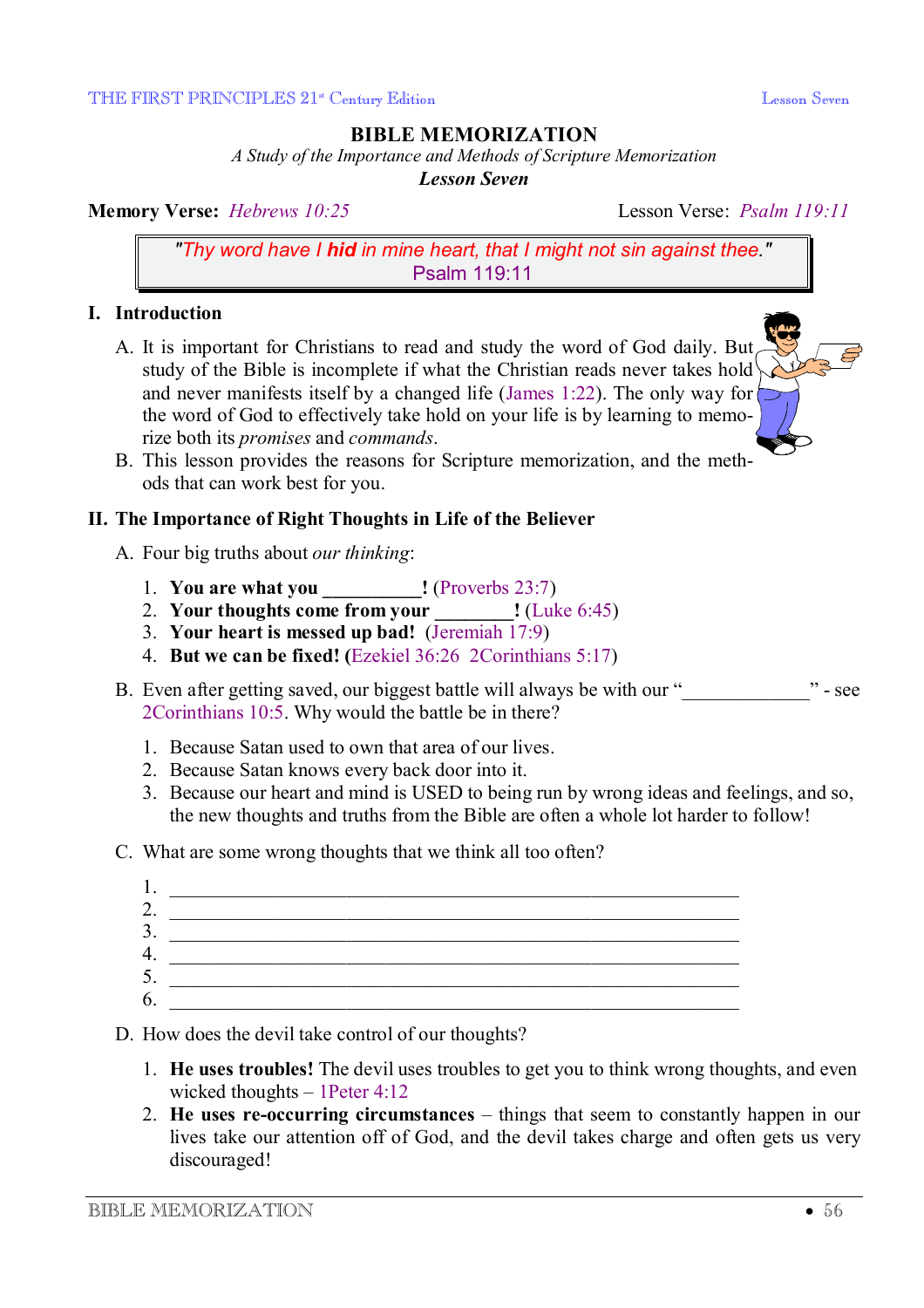#### THE FIRST PRINCIPLES 21<sup>\*</sup> Century Edition **Leap Account Contains Containing Containing Containing Lesson Seven**

- 3. **He uses verbal suggestions** from other people (including the TV, radio, music) all of them speak half truths and even lies that we often believe!
- 4. **He uses spiritual influencing** putting ideas in your heart (Luke 9:55; Ephesians 6:12) – just as God speaks to your heart at times, so also does the devil if we are not vigilant!
- E. So, how do we fight against and defeat such attacks? *Only Through…*
	- 1. **Scripture Memorization** the storing away in our hearts and minds the words of God so that we can meditate on them for strength, wisdom, direction, and comfort.
	- 2. **Scripture Meditation** the thinking-through the meaning of every word of a Scripture so that we understand it, and so that we can obey it.
	- 3. **Scripture Activation** acting in obedience to what God says to think and do, instead of what we think and want to do.

## **I. The Way to Change Your Mind**

- A. **Salvation** a complete starting over a once in a lifetime event! Matthew 18:3 How does a person do that?
	- 1. By *\_\_\_\_\_\_\_\_\_\_\_\_\_\_ your heart*, facing and accepting your own guilt and shame towards God (2Corinthians 13:5)
	- 2. By *\_\_\_\_\_\_\_\_\_\_ with all your heart* in Jesus Christ allowing the blood of Jesus Christ, shed in your place, be the power that cleanses away all your guilt and shame – simply by trusting Jesus to save your soul (Romans 10:9,10)
	- 3. By *\_\_\_\_\_\_\_ your heart* with a Person by yielding to His work in you (Ephesians 5:18)
	- 4. By *\_\_\_\_\_\_\_\_\_\_\_ from your heart* every word God says in His word living under HIS influence on your life AND thoughts (Romans 6:17)

Don't be like so many people that only "take" the gift of salvation without grasping the fullness of grace and God's forgiveness! If we only knew just how forgiven we are in Christ, we would never condemn another person! And the only way we are going to grasp just how great God's work is in our life is if we start meditating on His truths!

- B. **Meditation** "…*and in his law doth he day and night*" (Psalm 1:2)
	- 1. God blesses Scripture meditation! This is not just some "duty" for a Christian to do, but it is the key to God's greatest blessings in every believer's life!
		- a. You will prosper! (Psalm 1:2,3)!
		- b. You will get answers to prayer! John 15:7 You will then *know* what to ask.
		- c. You will become wiser than your  $\Box$ , and stronger than your troubles (Psalm 119:97-100).
		- d. You will be able to defeat sinful temptations! (Psalm 119:11)
	- 2. God commands his children to, "*\_\_\_\_\_\_\_\_\_\_ on these things*…" (Philippians 4:8) what things? List them:
		- a.  $\blacksquare$  it is more than just "facts" it is something that is real, not imagined, or felt, or supposed, or guessed at, but absolute!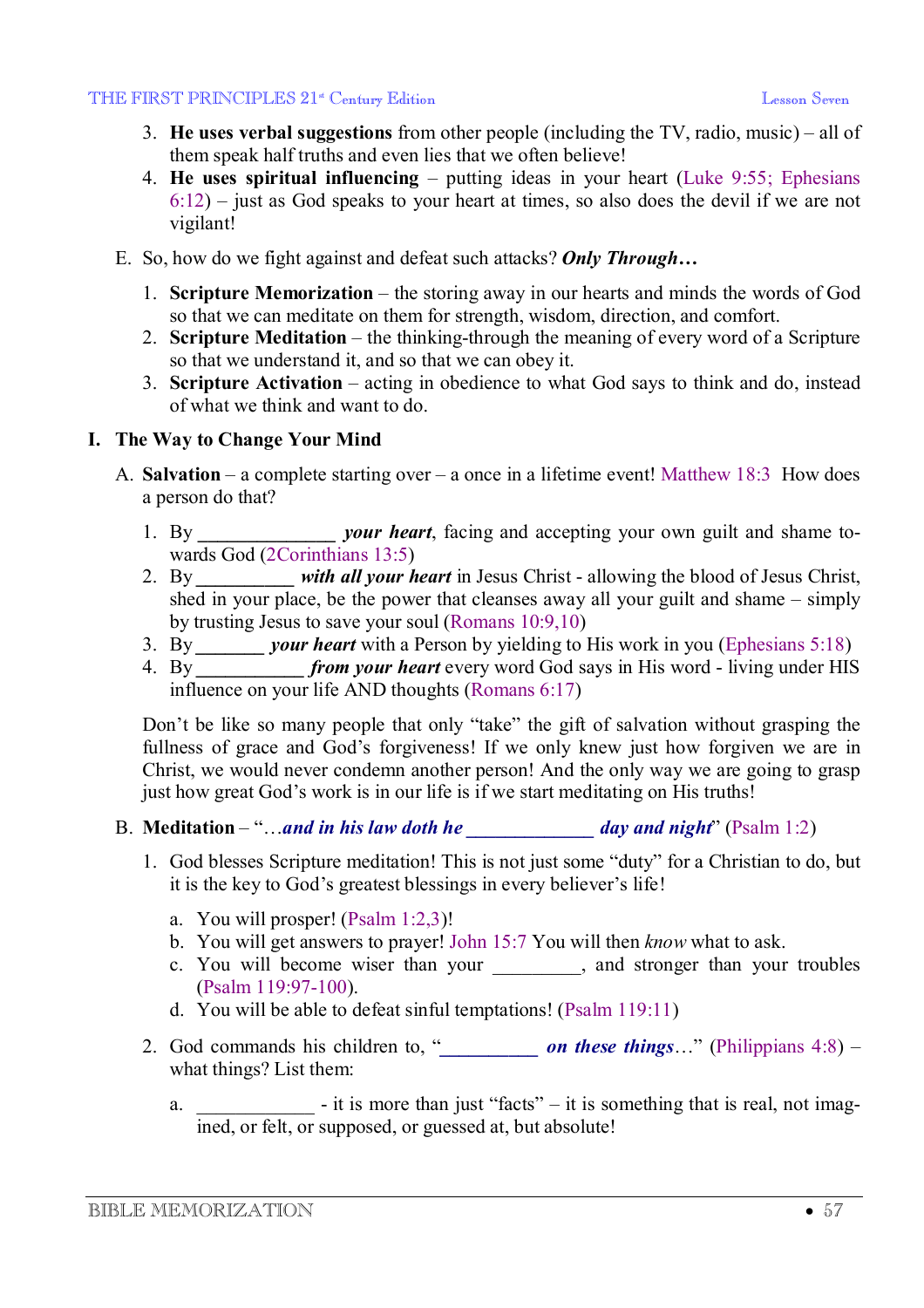- b.  $\blacksquare$  think on things that are in the open, not on things that are evil or hidden.
- c. \_\_\_\_\_\_\_\_\_\_\_\_ think on things that are right, and moral, and godly not ungodly
- d. \_\_\_\_\_\_\_\_\_\_\_\_ think on things that are clean, and innocent
- e. \_\_\_\_\_\_\_\_\_\_\_\_ think about beautiful, pleasant, wonderful things
- f. \_\_\_\_\_\_\_\_\_\_\_\_ think about the good things in other people instead of the bad
- g. \_\_\_\_\_\_\_\_\_\_\_\_ think about good inner qualities of people and God
- h. **Example 1** think about ways to praise other people, and especially God!
- i. All of the above can be wrapped up in just one Person that you should think about all the time – who is that?  $\qquad \qquad$  (Isaiah 26:3)
- 3. Meditating on such things as listed above will be the way God helps you replace wrong and sinful thoughts:
	- a. By enabling you to reflect on God's goodness make a list of things that you can be thankful to God for, and then praise your way through it!
	- b. Be helping you connect God's promises, His words and warnings with everyday life.
	- c. By speaking to and directing your mind! You will need to learn to confine your mind to just dwelling on the goodness of God for a while at first – to "*rejoice in the Lord*" is a command (Philp 4:4)!
- 4. Meditation simply is you focusing on what God is saying **one word at a time**, asking yourself what it is saying to YOU, and how to obey it. Think about the words of a verse throughout your day, allowing it to be opened up by the teaching power of the \_\_\_\_\_  $(John 16:13).$
- C. **Memorization** this is really step TWO! But now you know how important it is!
	- 1. You will never be able to meditate on the words of Scripture unless you have memorized it. God calls it "*hiding it away in our heart*" and not losing it in our !
	- 2. Start off small. It takes only five minutes in the morning, and five minutes in the evening. Don't plan on hours of work, just plan on slowly collecting particular Scriptures that speak right to your heart and life so that you can be changed!
	- 3. Copy a verse or two to small pocket-sized cards (3"x5" or 4"x6") like below:



- 4. Make sure that you memorize the "*address*" (or *reference*) of the Scripture along with the verse(s). In the above figure, it is **Romans 6:23**. The important thing is to make the address part of what you are memorizing as well. This way, you will be able to find the verse again in the Bible when you need it for someone else!
- 5. Keep the cards together in a case or pack of some sort, so that they can be carried around easily in your pocket or purse.
- 6. Memorize each verse using the following pattern: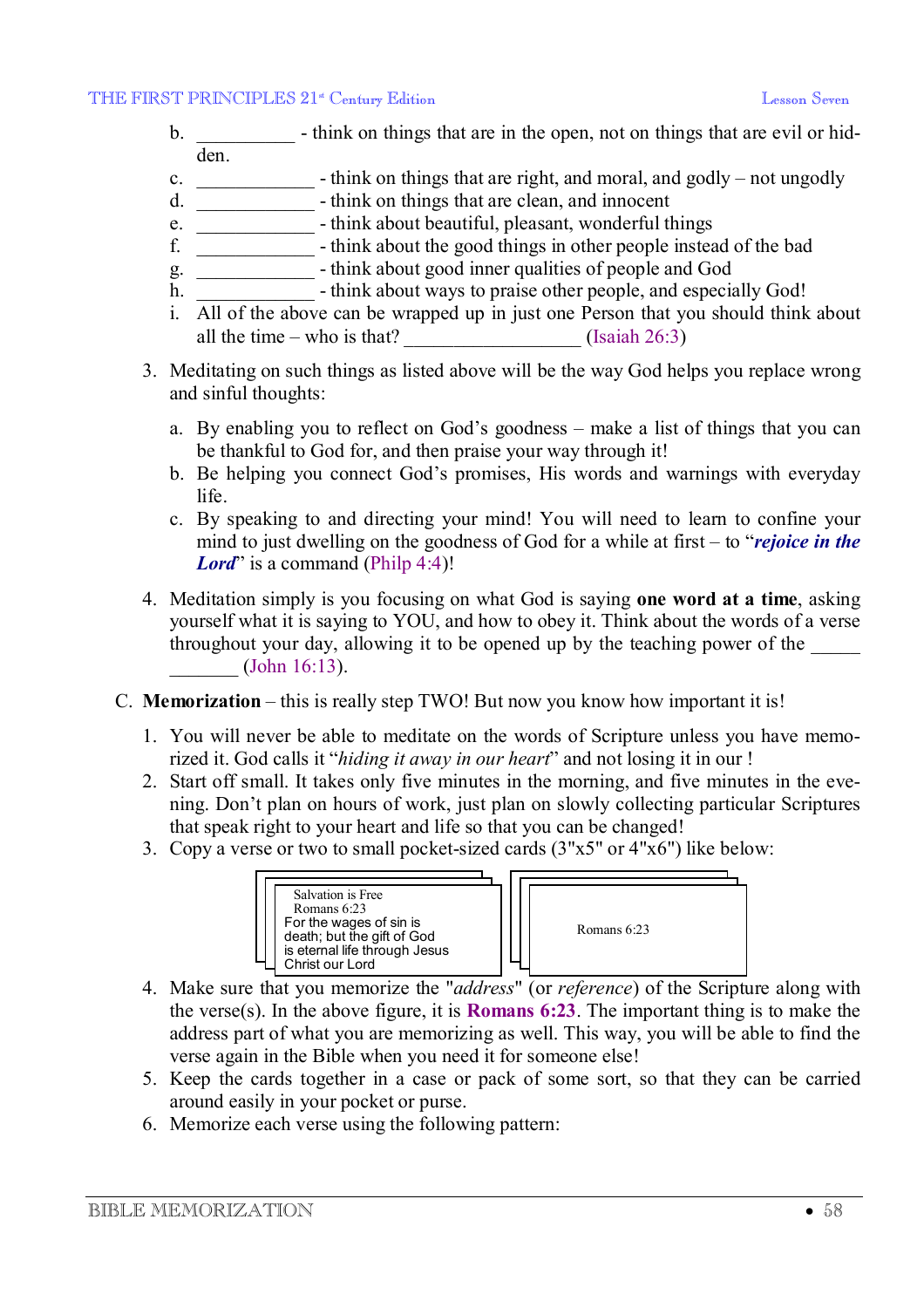- a. Read the verse out-loud **5** times each time you get a chance to look at it at least once a day - preferably 2 or 3 times a day.
- b. Do this for a week.
- c. At the end of the week, you should be able to recite the verse easily by memory.
- d. Try to do a different verse each week.
- e. Make sure that you go back and review each previous verse at least once a week maybe go back through all the older verses at one time, so to keep them fresh. You will be surprised how much you remember.
- 7. Soon you will see these verses help you lead someone to salvation in Jesus Christ, or help you through a struggle, or strengthen another Christian!
- 8. Review will be the key to retaining what you memorize! Memorization is not just a one-time event, it is repetitive so you can remember what you learn (see Proverbs 4:4).

#### D. **Believe**!

- 1. You won't always see the results of meditating on Scripture right away. God will only bless your thoughts if you really start believing what you are learning to think from His word! Trust that "…*weeping may endure for a night, but \_\_\_\_\_\_\_ cometh in the morning*." (Psalm 30:5)
- 2. Realize just how much God thinks about each of US, and loves us (Jeremiah 29:11; Psalm 40:5)!
- 3. Believe that your are probably WRONG about how you view things (Isaiah 55:8,9; 2Corinthians 3:5)!
- 4. You need to especially believe that God REALLY IS working everything out for your good, even when it doesn't make sense, or feels like it (Romans 8:28)! God is good; His way of doing things is good; and He only has your good in mind in everything He allows in your life!
- 5. Just start believing what God says and what God promises. Have you ever started collecting all God's promises to you? They are worth remembering!

## E. **Obey!** The final step in *Changing Your mind!*

- 1. Just knowing God's word will not bring you joy and blessing DOING God's word will bring you joy (John 13:17)
- 2. **Use what you learn!** Be involved in soul-winning and Church visitation, applying the verses you are memorizing to other people's needs for their salvation, encouragement and spiritual direction (Proverbs 11:30)!
- 3. We are commanded to NOT think evil, hurtful, revengeful thoughts in 1Corinthians 13:5 "… *thinketh no \_\_\_\_\_\_\_\_*"
- 4. So, will you start obeying what God says to think about, and rejecting the thoughts that He says NOT to think?
- 5. By thinking right things, you will start doing right things!

## F. **Some Goals to Set**

1. Memorize verses that will help you win people to saving faith in Jesus Christ. Memorize some of the same verses that *helped you* to see the need to be saved. Write these down and memorize them! (Heb 9:27; John 3:3; Rom 3:23; 6:23; 10:13)